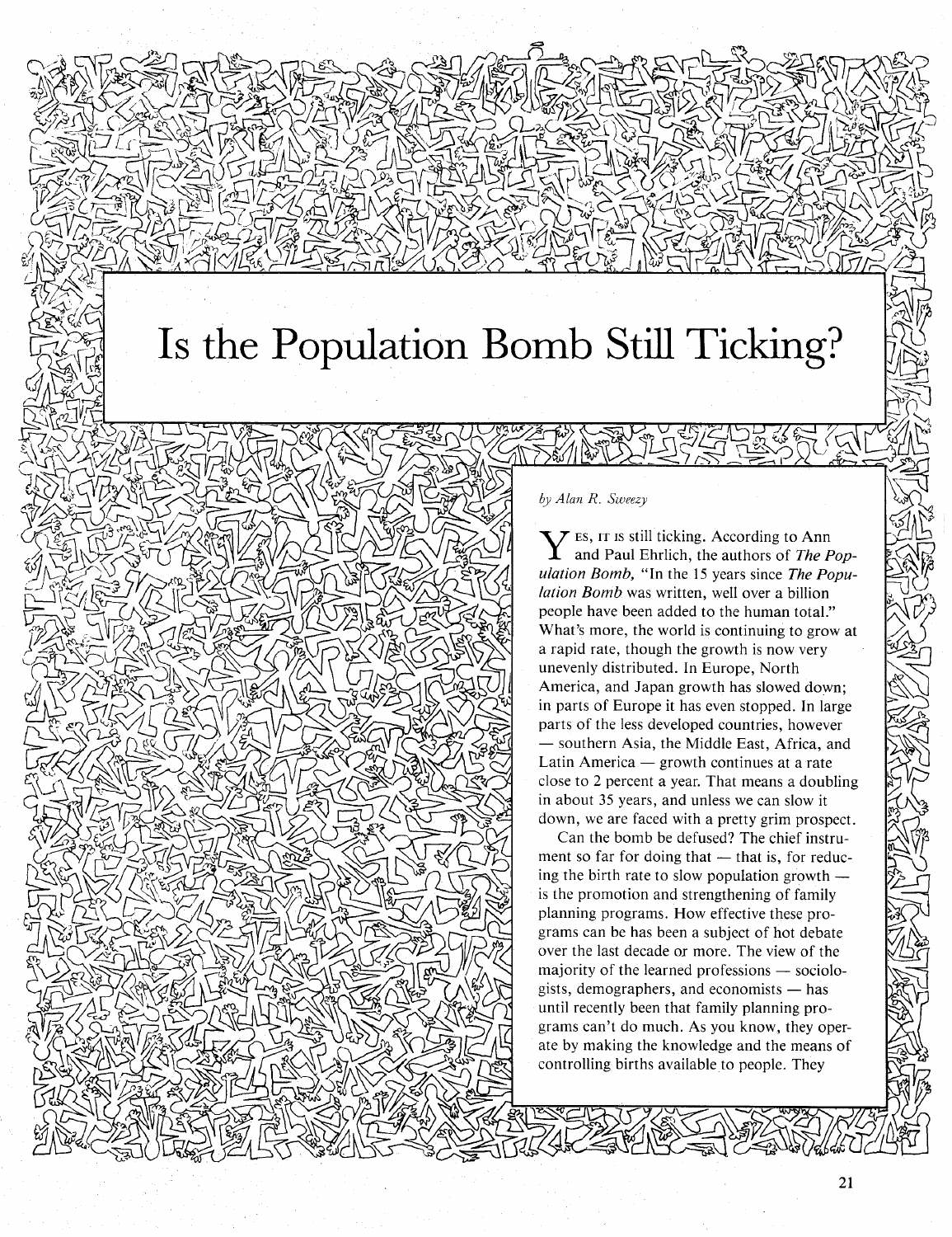have to go on the assumption that once this knowledge and these means have been made available, people will actually use them. The reason this won't work, according to the pundits in the field, is that people in poor countries have lots of children because they want to have lots of children. And they want to have lots of children because children are an economic asset. Children, it is said, are valuable for the work they do, which is particularly true in peasant agriculture. They're the only source of security in old age for most of the people in these societies. In addition, where infant mortality is still high, they provide an insurance against the great and unpredictable risks of children dying in infancy. These are powerful arguments, and they have had a great deal of influence on attitudes toward family planning.

At the World Population Conference in Bucharest in 1974, the view that family planning could not have an appreciable effect on population growth became the standard view. It was taken up from our scholarly colleagues by the representatives of the Third World countries and pushed with great enthusiasm. The *New Internationalist,* the organ of the Third World delegates at the conference, set the tone with a lead article headed "The Best Pill Is Development." The article presented the view that family planning programs won't work and that the only way to get birth rates down, and thus to slow population growth, is through economic development. That's a somewhat pessimistic view since one of the barriers to development is excessive population growth.

The development school buttressed their argument by an appeal to history. In the Western world - Europe and North America birth rates were high in the late 18th and early 19th centuries. They were almost as high as they are in the less developed world today. But by the first quarter of the 20th century they had come down to something like their present low level. From an average of about six children, the rate fell to just a little over two in the course of 100 to 150 years.

In looking to the future it is important to learn from the past, and the question obviously is: What caused the decline in fertility in the West? (Fertility, incidentally, is used by demographers in a rather special sense. It means not the ability to bear children, but simply the number of children. We talk about high fertility in societies where six or eight children are the rule; low fertility where two or three.) The pro-development school argue that there are two possible  $explanations$  - family planning or development. Obviously, the decline was not brought about through the spread of family planning programs. There simply weren't any family planning programs, and the few voices raised in advocacy were scorned and suppressed. All the authoritative elements in society  $-$  the government, the church, the judiciary  $-$  were strongly against attempts of any kind to control reproduction.

Nor are modern contraceptives responsible. The pill is extremely recent and so is the IUD (intra-uterine device). What are now called the conventional contraceptives, the condom and diaphragm, were not developed until the late 19th century and didn't come into widespread use until the 20th century. So not only is there nothing to be said for family planning programs, but modern contraceptive technology also played no part in bringing about the decline. If the above are ruled out, what is left?

The usual answer is economic development. In the world today, we see that without exception the birth rates are low in the developed countries. This seems to provide strong evidence that economic and social development was responsible for the 19th century decline in fertility. Recently, however, some interesting work has been done in historical demography, work that furnishes the basis for an alternative view.

The key concept in this new view is what is called "natural fertility," which one of the leading authorities characterizes as "situations in which couples do not attempt to terminate childbearing before the end of the biologic reproductive span. In fact, the very idea of wanting any specific number of children may be quite foreign." In other words, instead of being determined by a calculation of advantage, as the sociologists, demographers, and economists have been telling us, children simply come. . There is no thought as to what a desirable family size would be. This was no doubt the prevalent attitude up until maybe 100 years ago.

Though the concept of natural fertility stresses the absence of any attempt to limit family size, it doesn't mean that all societies in which natural fertility prevails will have the same size families. Fertility may be different because customs that have nothing to do with family size may intervene to affect the number of children born. The most important of these is breast feeding. In societies in which breast feeding is common and prolonged, the interval between births is longer. This is not a reliable contraceptive, of course, and any individual couple would be foolish to depend on it, but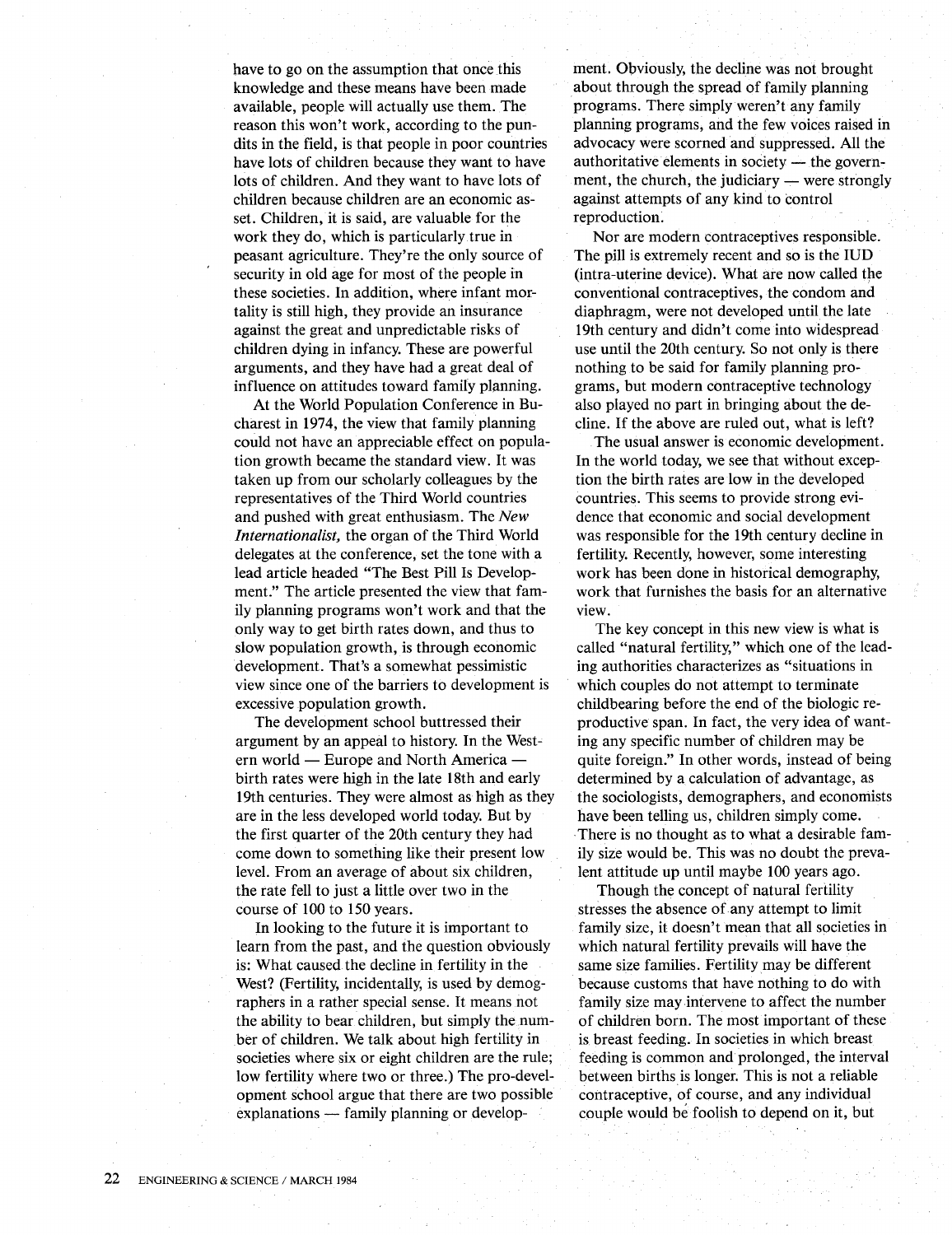statistically it holds up very well. Factors that can influence the interval between births also include periods of separation due to the seasonal migration of one of the spouses, variations in the frequency of intercourse, and customs prohibiting resumption of intercourse for some period following birth. All of these are consistent with a regime of natural fertility, since they are not aimed at controlling family size.

How can we tell whether a particular society is a natural fertility society? Since reproduction will continue as long as biologically possible, the age of the mother at the birth of the last child gives us a clue. The table at right\* shows the average age of wives at the birth of their last child in a number of presumably natural fertility societies. These figures are the result of painstaking family reconstitution studies, which have been a prominent feature of the work of historical demographers in recent years. You see the remarkable similarity in these villages  $$ four of them are French, four German. The average age of the mother at the birth of the last child is very close to 40 in all of them. Where you see that, there is a strong presumption that no attempt is being made to control family size  $-$  that reproduction is being left to take care of itself.

Demographers have developed a more elaborate indicator, using the age pattern of childbearing. The table below shows how this pattern differs in two societies at the extremes of control over fertility. The first column presents the age-specific fertility rates for the Hutterites, who are a most remarkable people. Not only is theirs a natural fertility society, it is.the most completely "natural" of any society you will find anywhere. They also have the highest fertility that has ever been reported by a society that keeps reliable records. The Hutterites are a religious group who left Germany and moved to the United States. Their first habitat was in North Dakota, but they have spread out. (If they keep on the way they are doing now, this is going to be a country of Hutterites and not many other people.) Their religion completely forbids any type of birth control, and the average number of children in the last 50 years has been from 10 to 12 per woman. They are hardworking people, with a reasonably high standard of living. They believe in using the advantages of modern health care, so they have low death rates, low infant mortality, so their high

| PRETRANSITION SOCIETIES                      |                  | AGE AT LAST BIRTH IN                                                                |
|----------------------------------------------|------------------|-------------------------------------------------------------------------------------|
| (Family reconstitution studies of French and | German villages) |                                                                                     |
| Location                                     | studies/         | Number of Wife's average<br>age at<br>villages <sup>a</sup> last birth <sup>b</sup> |
| French couples married in the 17th and 18th  |                  |                                                                                     |
|                                              | centuries        |                                                                                     |
| South and central                            |                  |                                                                                     |
| France                                       | 4                | 39.3                                                                                |
| Paris region and                             | 4                | 40.4                                                                                |
| north France<br><b>Northwest France</b>      |                  | 404                                                                                 |
| <b>Northeast France</b>                      | 7<br>٦           | 39.8                                                                                |
| German couples married before 1850           |                  |                                                                                     |
| Southwest                                    |                  |                                                                                     |
| Germany                                      | 5                | 39.9                                                                                |
| Bavaria                                      | 3                | 40.6                                                                                |
| Hesse                                        | 4                | 40.7                                                                                |
| <b>East Friesland</b>                        | 2                | 39.6                                                                                |

fertility leads directly to high population. growth.

At the other extreme we have Great Britain around 1920, a typical modern society with low fertility norms and widespread use of birth control. The number of births per 1000 women in the first age group  $-20$  to  $24 -$  is nearly the same in the two societies. But then it rises among the Hutterites and stays at a high level until biological limits begin to be reached, while in Britain it drops rapidly as couples reach the optimum size family, which at that time was typically two. Young people had most of their children in their 20s, and having reached the

|           | AGE-SPECIFIC MARITAL FERTILITY RATES |                                |
|-----------|--------------------------------------|--------------------------------|
| AGE       | <b>HUTTERITES</b><br>$(1946 - 50)$   | <b>GREAT BRITAIN</b><br>(1920) |
| $20 - 24$ | 386                                  | 320                            |
| $25 - 29$ | 498                                  | 165                            |
| $30 - 34$ | 443                                  | 90                             |
| $35 - 39$ | 370                                  | 50                             |
| $40 - 44$ | 215                                  | 20                             |

<sup>\*</sup>Etienne van de Walle and John Knodel, "Europe's Fertility Transition: New<br>Evidence and Lessons for Today's Developing World," *Population Bulletin*, vol.<br>34, no. 6 (Population Reference Bureau, Inc., Washington, D*. C.*,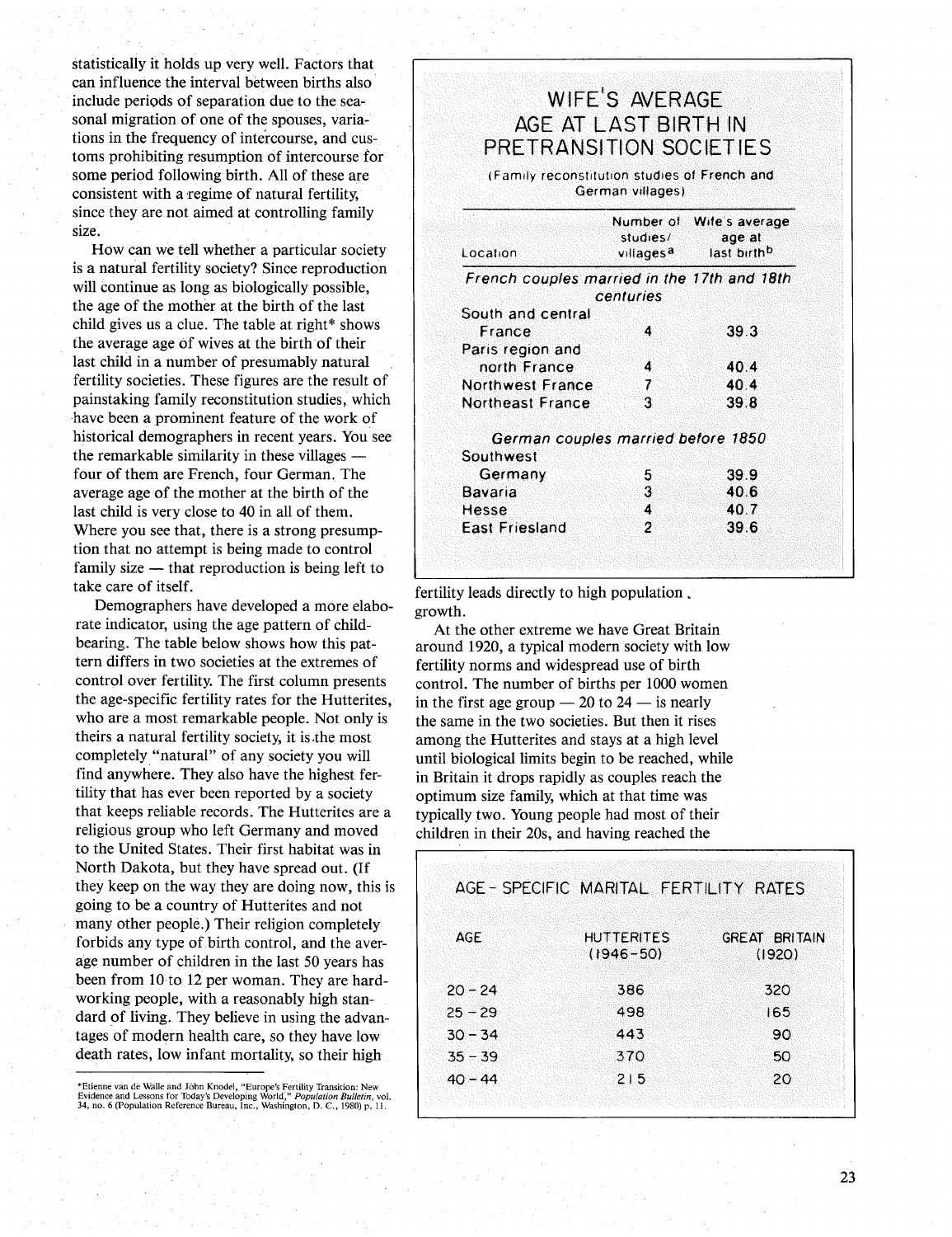desired number, they began to limit severely, so there is virtually nothing in the higher age groups.

The chart below\* shows the same phenomenon, in more elaborate form, based on the work of Ansley Coale, one of the leading demographers in the United States. The top lines show three natural fertility societies, the Hutterites, Crulai (a French village) in the 17th century, and Taiwan around 1900. They all have convex curves, with fertility remaining fairly high until the late 30s, when it drops for biological reasons rather than any conscious effort at control. The opposite, or concave, type of curve is given by the fertility pattern of the United States, Sweden, and Bulgaria in the 1960s, all countries in which birth control was widespread. Coale has used these curves to construct what he calls an index of family limitation. He has taken several typical natural fertility societies and combined their curves to use as a base. Then comparing the shape of the

\*Ibid. p. 14.

## MARITAL FERTILITY AGE PATTERNS WITH NATURAL FERTILITY AND FAMILY LIMITATION

(Age-specific marital fertility rates. ie births per 1,000 women in different age groups)



age-specific fertility curve for other societies with this natural fertility composite, he gets an index of family limitation. If the society's agespecific curve conforms closely to that of the natural fertility societies, his index shows zero family limitation. As you move to a more sophisticated society in terms of reproductive patterns, the index of family limitation goes up.

Parenthetically, I think Malthus's ideas are a perfect representation of those of a natural fertility society. Malthus wrote his famous book in 1798, at a time when natural fertility ideas. were prevalent. In that book he said that "the checks to population which have been observed to prevail in the same and different countries seem to be resolvable into three elements. One is moral restraint. The second is vice. And the third is misery."

Moral restraint means postponing marriage. If you wait until you are fairly well along to get married, you won't have so many children. Misery is the famous positive check to population growth, chiefly through the limitation of the food supply, or the inability of the food supply to grow as fast as the population. That, of course, leads to starvation, which provides a check to population. Malthus does not go on to describe vice; he probably thinks that if his readers don't know about it already he's not going to tell them. But there is plenty of evidence that what he is talking about is contraception. That is so horrible to Malthus that it is perhaps worse than misery. It is too bad if we produce so many people that we fall into starvation and other types of disaster, but that may be better than to be guilty of immoral conduct.

Now come back to my main thesis: the relation of development to the decline of fertility in Europe. I suppose, even if you accept the idea that natural fertility prevailed before the transition of the 19th century, you could still argue that development caused the decline. The argument would run like this: It's true that people in a state of natural fertility don't make any attempt to limit the number of children, but that is because they want as many as they can possibly have. Why? Because children are economically valuable. If this argument is valid, perhaps it can still be said that development brought about the decline of fertility in Europe.

Now that argument has a fatal flaw. We are indebted again to recent historical demographic research for making clear what the flaw is. If development is the cause of fertility decline, then you will find in the various countries in which fertility has dropped that development preceded the decline. Until quite recently, what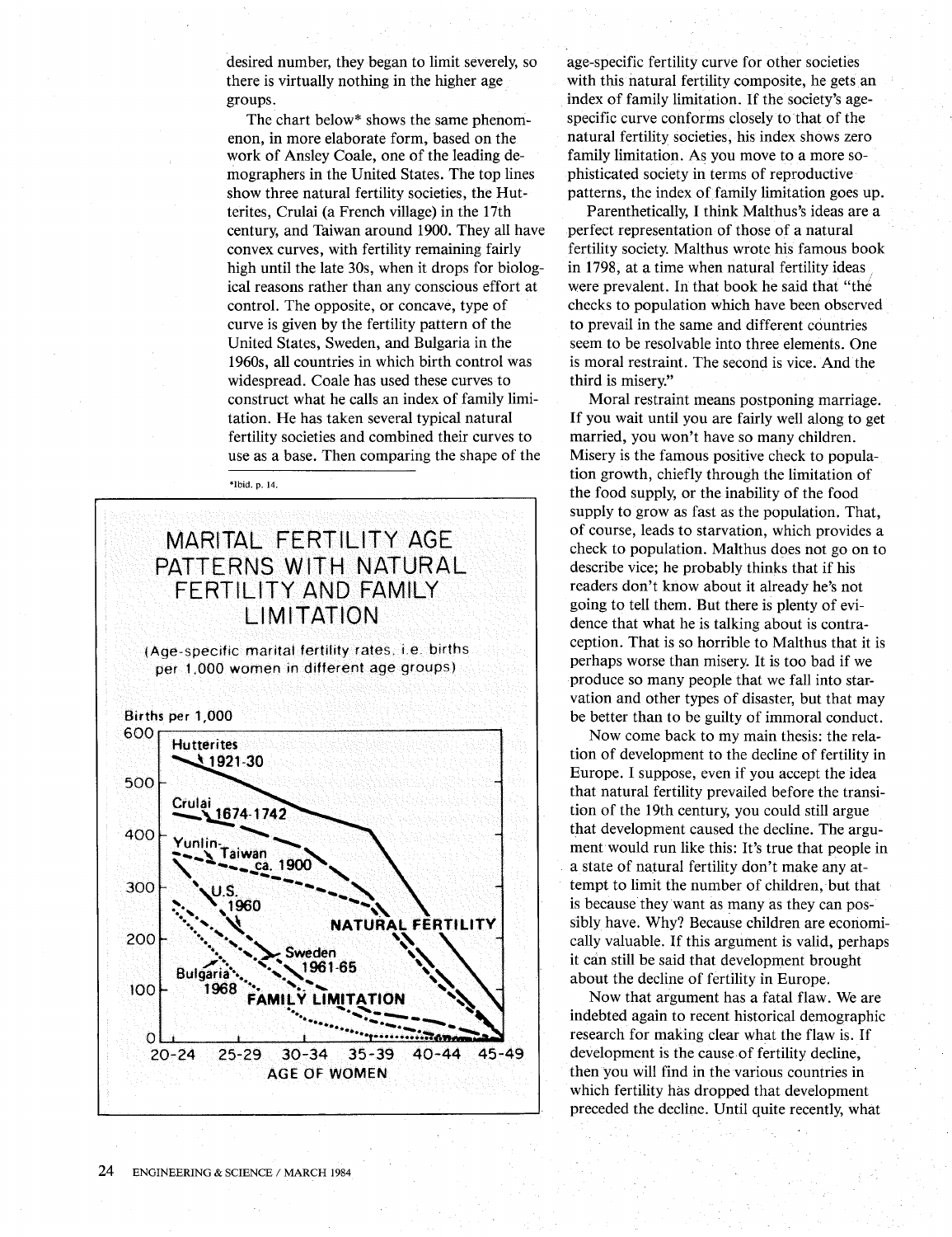scholars did was to look around the world today and, seeing that in the developed countries fertility is low, concluded development must have been what brought it down. That, however, is not really the relevant point. The question is: What was the state of development in a particular country at the time the fertility decline began?

In the table at right, I have picked out a few countries to illustrate the point. First, we have the date at which marital fertility began to decline. (Incidentally, the research of the Ansley Coale group at Princeton has brought out the interesting point that once fertility started to decline it never reversed its trend. That suggests it was a pretty fundamental phenomenon.) Then we see the relation between fertility decline and two indicators of development: infant mortality and the percent of the male labor force in agriculture. It is clear that in this group of countries a wide range of conditions existed at the time the fertility decline began. Comparison of the figures for Hungary and those for England and Wales (combined) is especially striking. These two countries represented pretty much the opposite extremes of economic development in Europe in the 19th century. Hungary - with 73 percent of its labor force in agriculture, poor, with a high infant mortality rate  $$ was a country which in every way defies the specifications of the development school. England was at the opposite end of the spectrum. England, in fact; was the prototype of an economically developed country. Nevertheless, the two experienced a decline in the marital fertility rate at almost the same time.

Now look at the first country on the list  $-$ France. Though we tend to take England as a model, actually France is just as important and was a lot bigger in the late 18th century and early 19th century. The table shows that the English pattern, the pattern of a strong relation between development and fertility decline, was not true of France. In France the decline began nearly a century earlier, and at a time when the labor force was predominantly in agriculture, infant mortality was still quite high, and the standard of living was modest compared to late 19th century England. This again illustrates the lack of correlation between the decline in fertility and the state of economic and social development.

What lessons can we draw from this for the world today? It doesn't prove, of course, that family planning programs are going to be successful. On the other hand, it does show, quite convincingly I think, that economic and

|                                     | DATE OF DECLINE<br>IN MARITAL<br><b>FERTILITY</b><br>BY 10 PERCENT | <b>INFANT</b><br><b>DEATHS</b><br><b>PER 1,000</b><br>LIVE BIRTHS | PERCENT<br>OF MALE<br><b>LABOR FORCE IN</b><br><b>AGRICULTURE</b> |
|-------------------------------------|--------------------------------------------------------------------|-------------------------------------------------------------------|-------------------------------------------------------------------|
| <b>EUROPEAN</b><br><b>COUNTRIES</b> |                                                                    |                                                                   |                                                                   |
| <b>FRANCE</b>                       | $ca$ $1800$                                                        | 185                                                               | 70                                                                |
| <b>BELGIUM</b>                      | 1882                                                               | 161                                                               | 30                                                                |
| SWITZERLAND                         | 1885                                                               | 165                                                               | 33                                                                |
| <b>GERMANY</b>                      | 1890                                                               | $221 -$                                                           | -38                                                               |
| <b>HUNGARY</b>                      | ca.1890                                                            | 250                                                               | 73                                                                |
| ENGLAND AND WALES                   | 1892                                                               | 149                                                               | 15                                                                |

social development is not a prerequisite for a decline in fertility. And that is an encouraging conclusion. At Bucharest the family planners took a beating. The argument of the development people at that time had not been challenged, the concept of natural fertility had not become widely known. The facts about the lack of correlation between development and fertility decline had not been pointed out. As a result, the family planners went away from Bucharest discouraged. They continued, fortunately, to go on with their work, and, in fact, their programs spread in spite of their discouragement. But it was a heavy burden. I knew some of them at that time, and I knew that they were fighting against the feeling that what they were doing was bound to fail. This recent research on demographic history has at least removed the burden of defeatism. It hasn't given us any proof that family planning programs will succeed, but it at least opens up the possibility that they will.

If development was not the cause of the fertility decline, what was the cause? The answer is pretty elusive. It has been suggested that some kind of cultural diffusion process was at work. But we don't know much about how the change in fertility spreads from one area to another or what gets it started in the first place. All we can say is that attitudes can change in a way which is favorable to a decline in birth rates without economic development.

Let's turn now to the less developed countries in the world today. We feel less pessimistic about the success of family planning and related programs than we did 10 years ago. But have we any actual experience yet as to the success of these programs? The time, of course, has been short. A real effort didn't begin until the early 1960s and in most of the less developed coun-